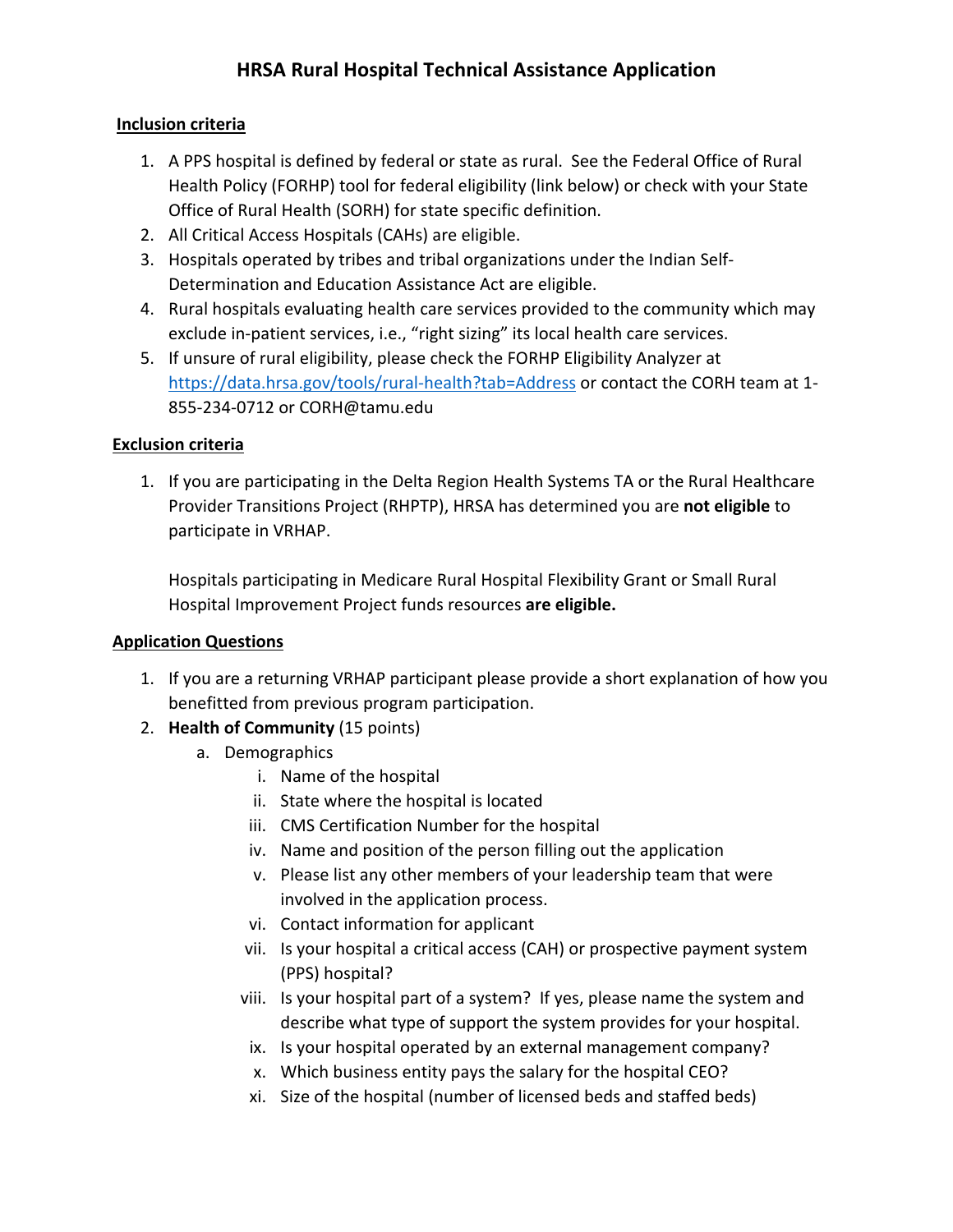# **HRSA Rural Hospital Technical Assistance Application**

- xii. Population size of the community
- xiii. Population of the catchment area:
- xiv. Geographic size of the catchment area (square miles)
- xv. Is your hospital supported by local and/or state taxes? If yes, what is the source? (for example: hospital/healthcare tax, part of a county taxing structure, other)
- xvi. Fiscal Year period: MM/YYYY- MM-YYYY
- b. Community Status
	- i. Population of your county/city growth/loss over the last decade
	- ii. Average age of your population
	- iii. Average income of the population served
	- iv. What is your payer mix by approximate percentage? (Uninsured/Medicare/Medicaid/private insurance/other payers such as Veterans Administration)

## 3. **Community/Facility Level of Readiness to Participate** (20 points)

Note: For questions in this section, please note that each hospital will be scored based on the level of effort and initiative to address the health of the hospital and access to care concerns, regardless of where you are in the implementation of activities.

- a. On a scale of 1-5, (with 1 being "no perception" and 5 being "a very strong sense"), does your board have a strong sense of community health care needs and issues? Or does the board ensure that the hospital meets the community's health care needs? Provide examples if possible.
- b. Is your hospital board required to participate in any type of education related to hospital governance matters? Yes or No
- c. On a scale from 1 to 5, has your concern for the health of your hospital decreased or increased in the last 12 months?
- d. Are there community efforts to address the health of your hospital or access to care concerns? Please describe these efforts.
- e. Please provide a brief description of the general community perception of your hospital.

## 4. **Level of Vulnerability** (50 points)

- a. Financial metrics. Please include the date range for each metric. (e.g., fiscal year, last 6 months, 04/01/21-03/31/2022, etc.)
	- i. Days cash on hand
	- ii. Days in accounts receivable
	- iii. Operating margin
	- iv. Total margin
	- v. EBITDA (earnings before interest, taxes, depreciation and amortization)
	- vi. Debit Service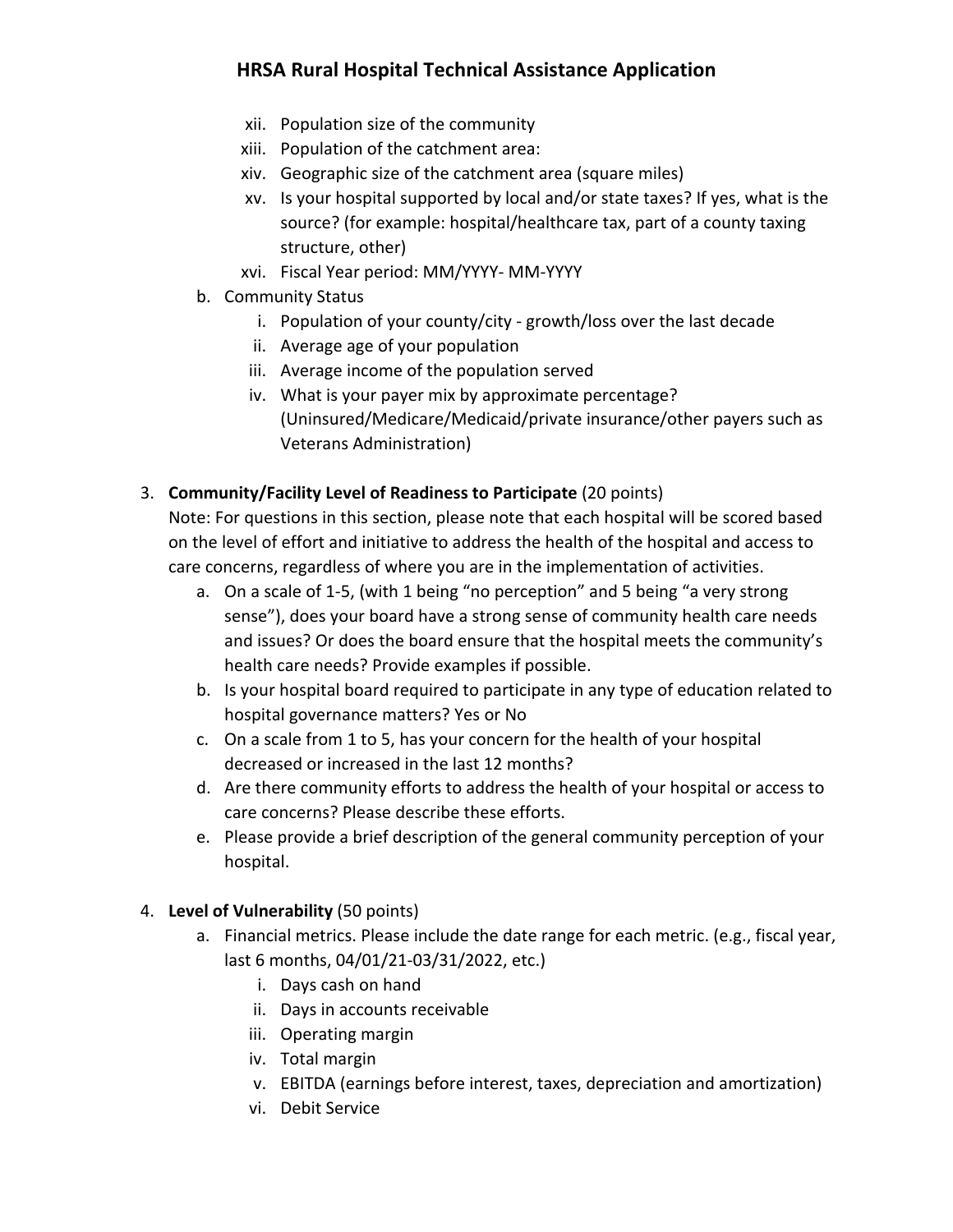# **HRSA Rural Hospital Technical Assistance Application**

- b. Extenuating circumstances
	- i. Have there been any changes in your hospital's administration/leadership A. In the last year
		- B. in the last three years
		- C. in the last five years
	- ii. What is the staff turnover rate for your facility?
	- iii. Have there been any exceptional impacts on your hospitals performance or sustainability?

## 5. **Distance from the applicant community to next nearest hospital access** (15 points)

- a. Name and location of the next three facilities of similar or larger size?
- b. Distance of these facilities from the applicant? (in miles and time to travel)
- c. Experience, if any, in partnering or collaborating with any of these facilities?
- d. Are you tracking where patients go and for what services they leave town (outmigration)? Please describe.
- e. Distance to your usual tertiary facility?

## **6. Priority concerns/interests**

If selected as a participant in the VRHAP, which of the following are current concerns or areas of priority for your hospital? (You may choose up to three selections, but must select at least one. Please rank them 1-3 with 1 being your highest priority.)

☐Building Renovation/Replacement

☐Coding/Billing/Chargemaster

☐Community Engagement/Outreach

☐Hospital and/or Board Leadership

 $\Box$ Marketing

☐Patient Satisfaction

☐Pricing Transparency

□ Quality Improvement

□Recruitment and Retention

☐Revenue Cycle

 $\Box$ Service Line Implementation

 $\Box$ Staff Training

☐Strategic Planning

☐Telehealth

☐Vendor Contract Negotiations

☐Other (please describe) \_\_\_\_\_\_\_\_\_\_\_\_\_\_\_\_\_\_\_\_\_\_\_\_\_\_\_

Provide a brief narrative describing the focus area(s) selected and the technical assistance needed for your health care organization: